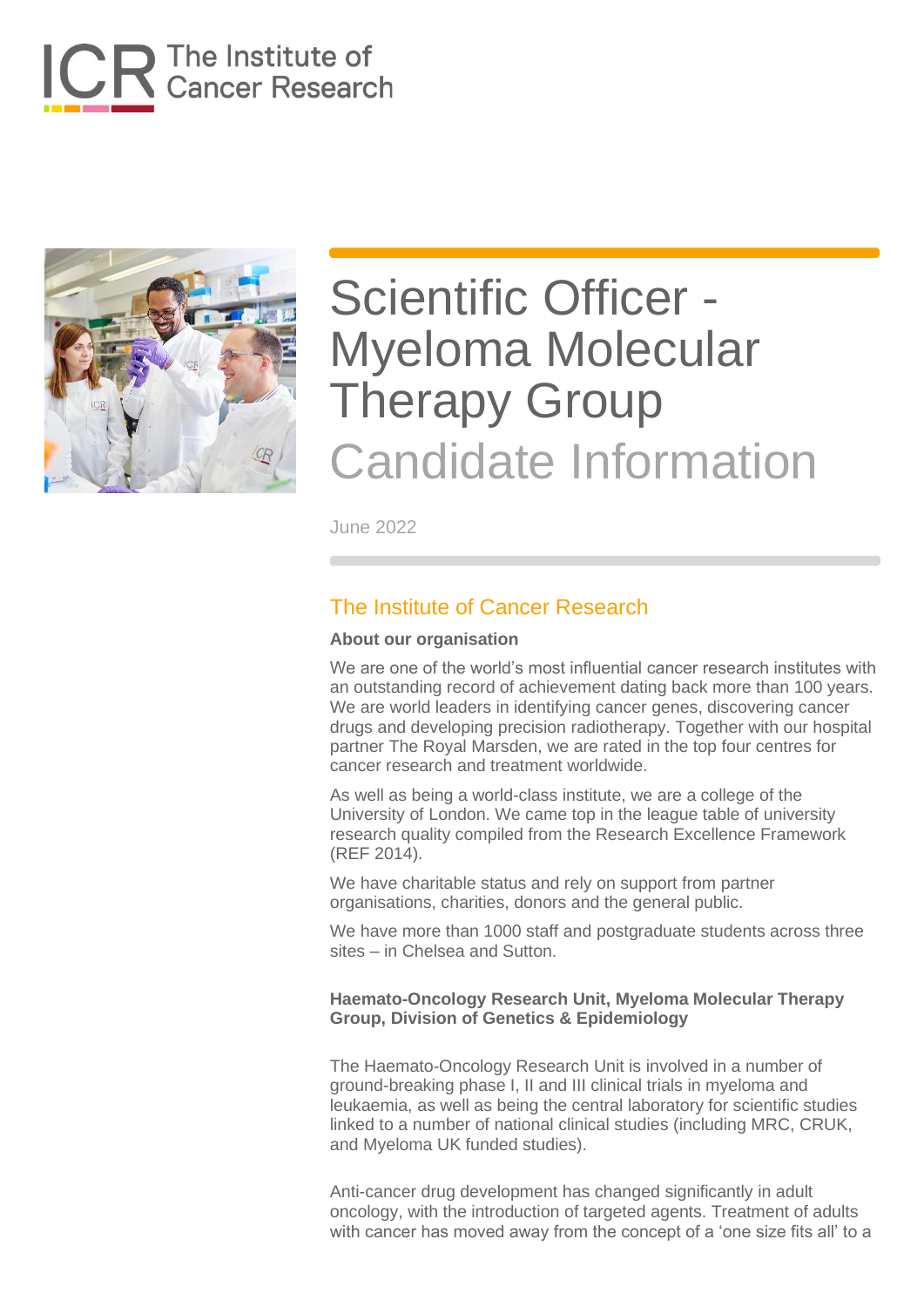more tailored and personalised approach. This approach ensures that the molecular profile of the patient's tumour is determined so that the most appropriate drugs are used.

The Division of Genetics and Epidemiology is led by Prof Richard Houlston, FRS, with whose team the Myeloma Molecular Therapy/Kaiser team is closely integrated. The Division is internationally renowned for its pioneering work in understanding the underlying genetic causes of cancer risk. High-quality laboratory, epidemiological and clinical research within the division is driven by energetic, innovative leadership and complemented by participation in national and international research consortiums, clinical collaborations and technological partnerships.

#### **Objectives of the Post**

The post holder will work in a team with other scientific officers in our laboratory. Responsibilities of the post will be being responsible for processing, purification and bio- banking of clinical samples both from national trials as well as from the Royal Marsden Hospital. The post holder will apply molecular biology techniques that are established in our laboratory for the detection of genetic aberrations in patient samples.

Purification of highly purified tumour cells as well as stromal cell compartments and their bio- banking is gaining increasing importance in cancer medicine and the post holders will gain experience in these important processes in line with GLP/GCP as well as in quality monitoring of sample and database integrity.

The development of novel molecular diagnostic tools to identify important biologic subgroups of patients is essential for precision medicine approaches. The post holder will apply high throughput molecular and flow cytometric tools for the detection of genetic lesions that are established in our laboratory. There might be an opportunity to perform cell cultures for drug testing on primary patient material. Work will involve liaising with the research groups within the Haemato-Oncology Research Unit and the Molecular Diagnostic groups to use clinical samples and develop techniques to identify clinically relevant genetic mutations.

You will be primarily based at the Institute of Cancer Research in Sutton, and will work together with the Centre for Molecular Pathology, which provides molecular diagnostic testing for patients, so that research can quickly be converted into improved diagnosis and treatments. You will work in a team with other scientific officers and will contribute to expand our highest standard bio-banking activities for National trials and to develop novel molecular diagnostic tests and help transfer these into clinically applicable diagnostic tools.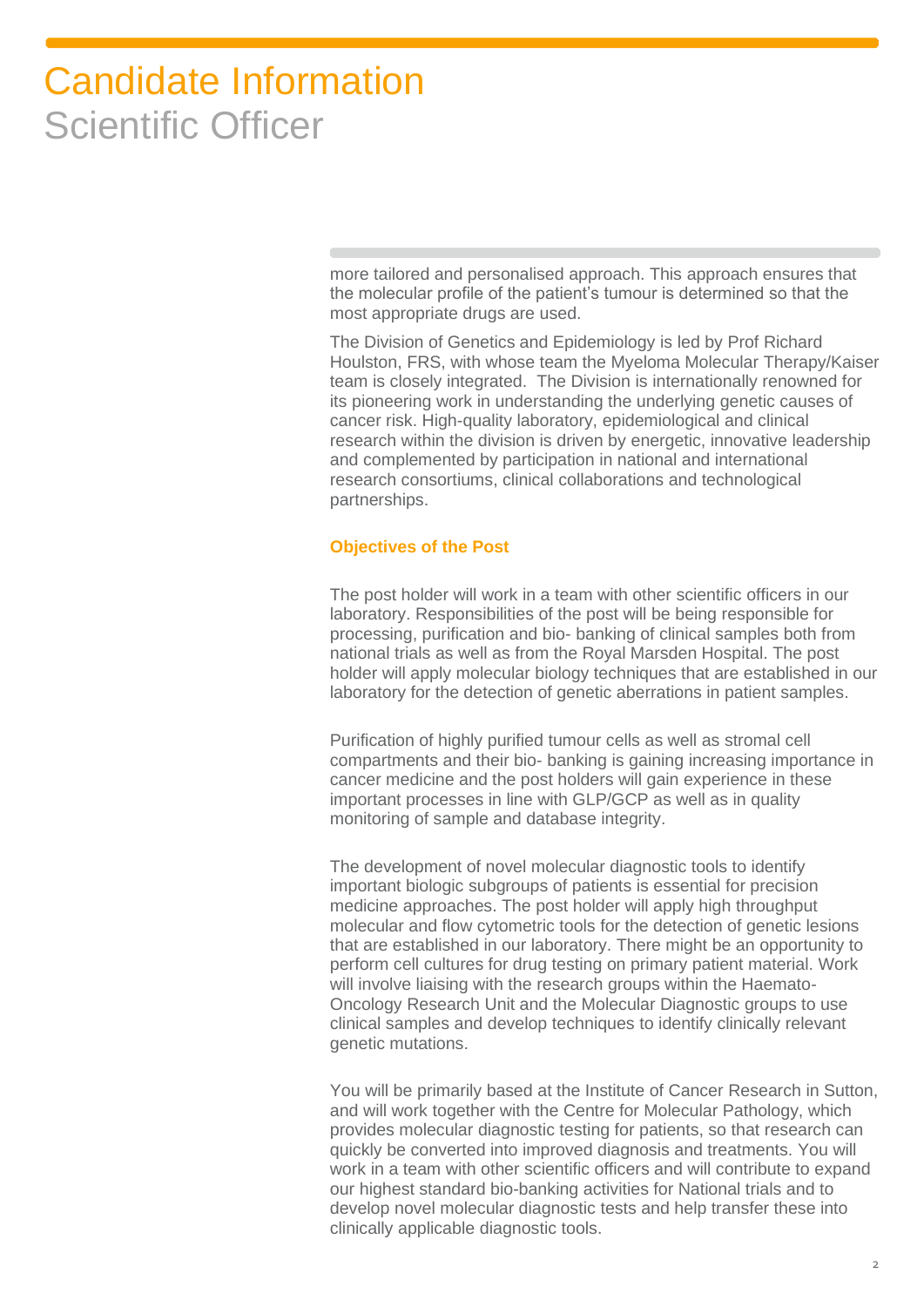You will hold a BSc in biological subject and ideally have experience of working to good laboratory practice & standard safety rules. Basic knowledge of computers that includes databases and word-processing is essential as well as experience with molecular biology techniques. Experience with massively parallel sequencing, flow cytometry or primary cell culture would be an advantage. Knowledge of a diagnostic laboratory would also be advantageous.

This position will be offered on a fixed-term contract of 2 years with a starting salary of £26,000 per annum. The salary full range for the grade is £26,000- £33,600. Appointments are normally made at the start of the range which represents the market rate for the role but consideration will be given to experience and skills. Future progression is based on annual performance review.

Our mission is to make the discoveries that defeat cancer.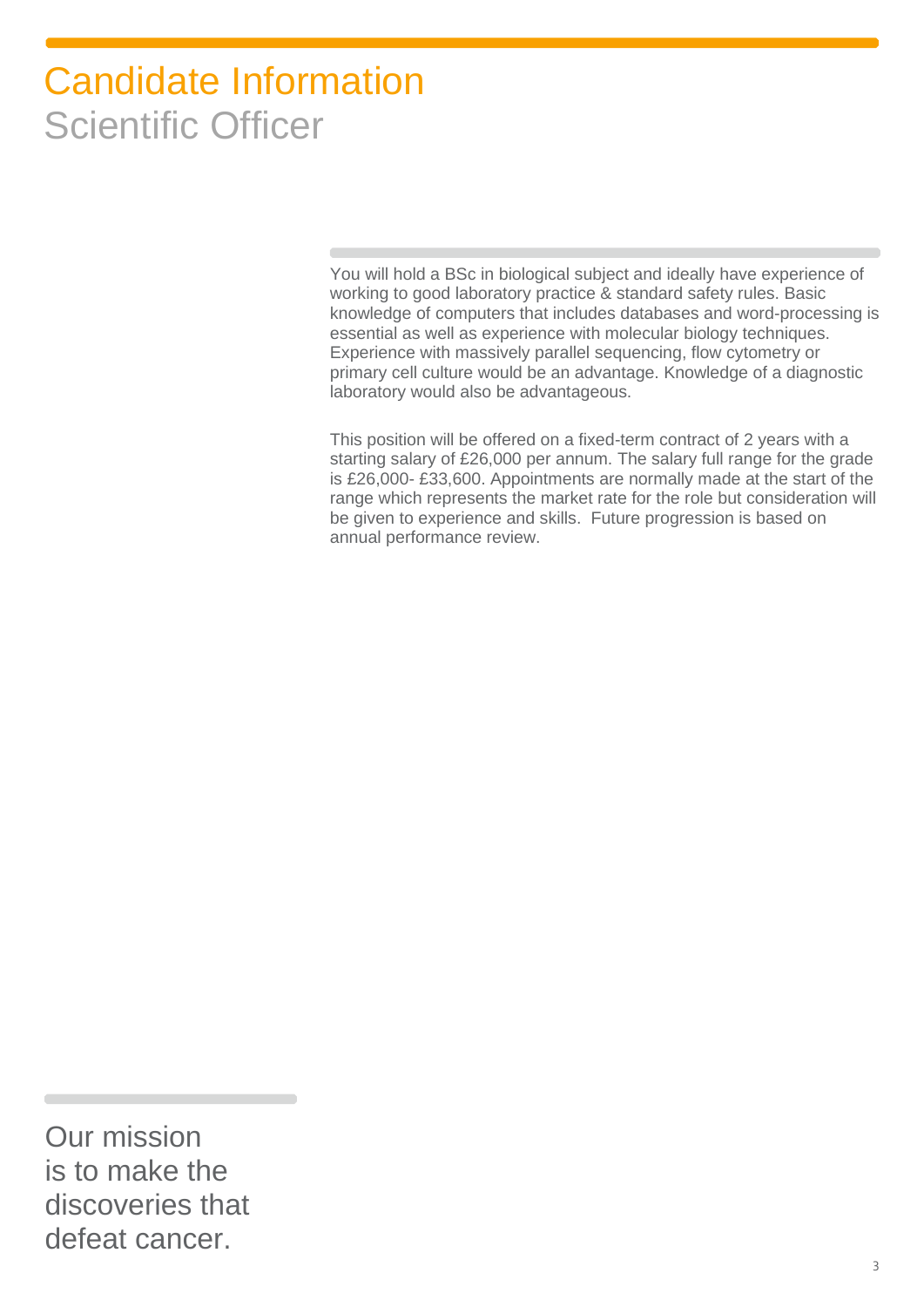### Our values

The ICR has a highly skilled and committed workforce, with a wide variety of roles, each requiring different skills. But whether you work as a researcher, or work as part of our corporate team, your work and behaviour is underpinned by these six values. They are what bring us together as one team - as 'One ICR'.

### **Pursuing excellence**

We aspire to excellence in everything we do, and aim to be leaders in our field.

#### **Acting with Integrity**

We promote an open and honest environment that gives credit and acknowledges mistakes, so that our actions stand up to scrutiny.



### **Valuing all our people**

We value the contribution of all our people, help them reach their full potential, and treat everyone with kindness and respect.



### **Working together**

We collaborate with colleagues and partners to bring together different skills, resources and perspectives.



### **Leading innovation**

We do things differently in ways that no one else has done before, and share the expertise and learning we gain.



### **Making a difference**

We all play our part, doing a little bit more, a little bit better, to help improve the lives of people with cancer.

# $\epsilon$

*Our values set out how each of us at the ICR, works together to meet our mission – to make the discoveries that defeat cancer. They summarise our desired behaviours, attitudes and culture – how we value one another and how we take pride in the work we do, to deliver impact for people with cancer and their loved ones."*

**Professor Kristian Helin Chief Executive**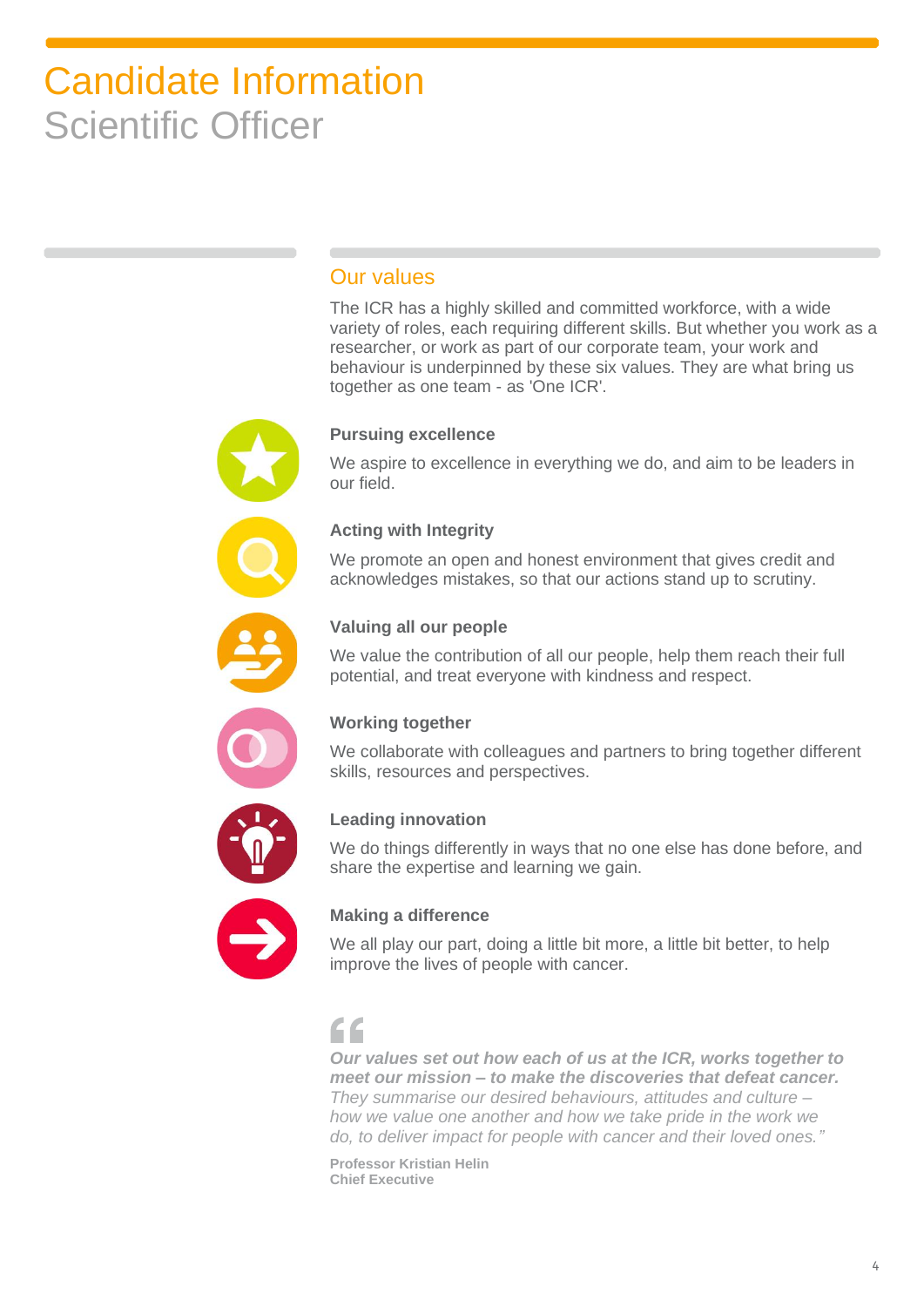# Job description

|                                             | <b>Department / division:</b> Genetics & Epidemiology                               |
|---------------------------------------------|-------------------------------------------------------------------------------------|
| Team:                                       | Haemato-Oncology Research Unit/Myeloma<br>Molecular Therapy                         |
| Pay grade / staff group: Scientific Officer |                                                                                     |
| <b>Hours / duration:</b>                    | Full time (35 hours per week), Monday to<br>Friday. Fixed term contract for 2 years |
| <b>Reports to:</b>                          | Dr Martin Kaiser, Team Leader, Myeloma<br><b>Molecular Therapy Group</b>            |

### **Duties and responsibilities:**

### Technical duties

- Process, store and track clinical samples in line with GLP/GCP.
- Carry out routine laboratory tasks as required such as the preparation of solutions, storage of reagents, according to the ICR's H&S policies.
- DNA/RNA extraction from fresh or frozen material.
	- Perform PCR, RQ-PCR, NGS sequencing, flow cytometry, primary cell culture and other experiments for biomarker analysis under strict GLP guidelines.
- Validate, optimise, maintain and keep records of equipment used.

### Management of data

- Log and monitor the experiments performed on a daily basis.
- Perform data checking and cleaning.
- Analyse complex molecular biomarker data and keep an exhaustive audit trail of clinical and biological data.
- Produce summary reports and present work at meetings as required.
- Audit and maintain databases on a regular basis, including software updates and back-up of data, ensuring local and national security policies are followed.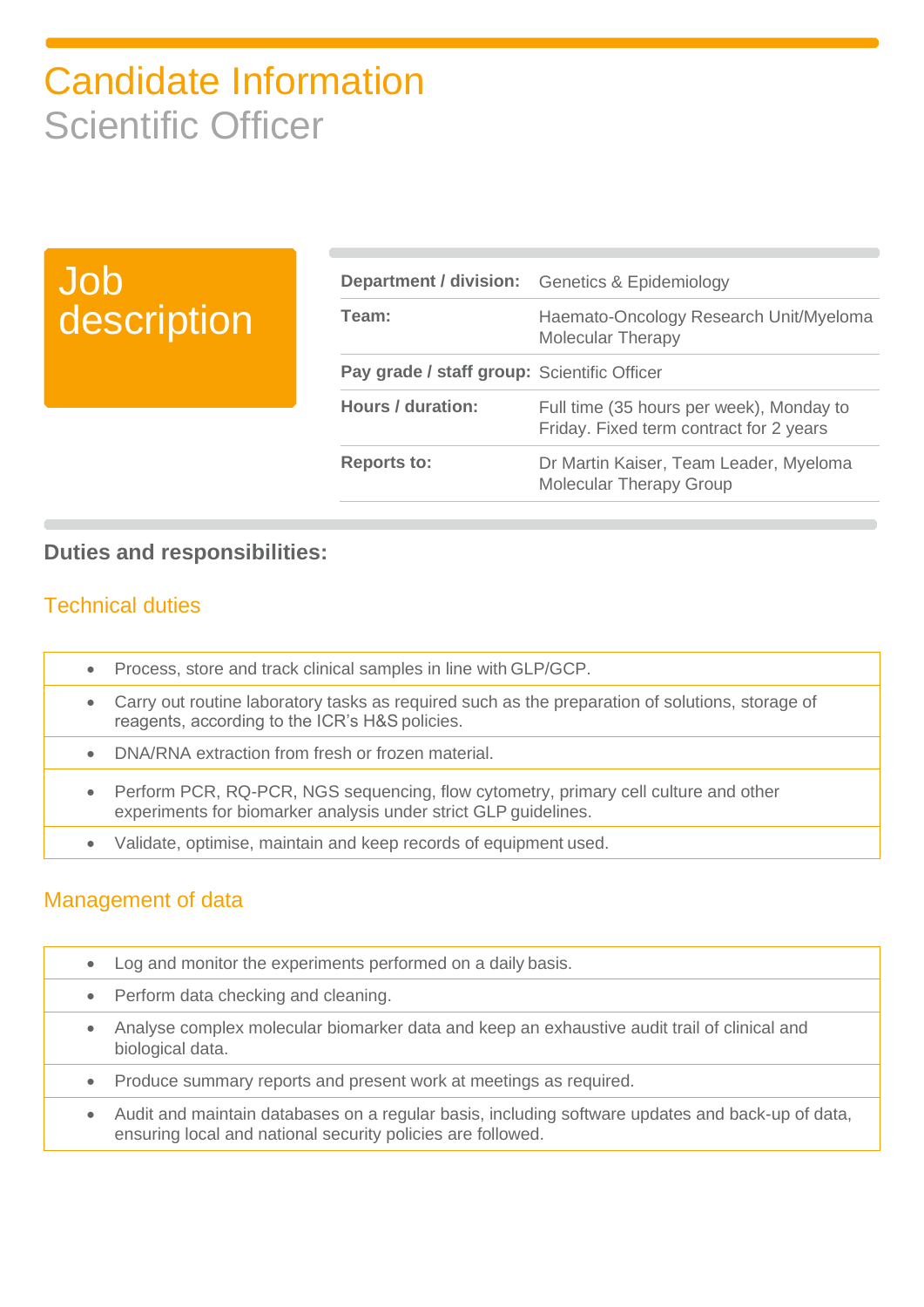### Administrative work

- Set up and/or maintain record management systems for all trial material.
- Assist in the preparation of reports for meetings, abstracts and manuscripts.

### **Other**

- To communicate effectively with other members of the team, collaborations and other stakeholders of the study.
- To work in a flexible and organised manner meeting objectives and deadlines.
- To undertake any other duties that may be required which are consistent with the nature and grade of the post.

All staff must ensure that they familiarise themselves with and adhere to any ICR policies that are relevant to their work and that all personal and sensitive personal data is treated with the utmost confidentiality and in line with the General Data Protection Regulations

Any other duties that are consistent with the nature and grade of the post that may be required.

To work in accordance with the ICR's Values.

To promote a safe, healthy and fair environment for people to work, where bullying and harassment will not be tolerated.

This job description is a reflection of the present position and is subject to review and alteration in detail and emphasis in the light of future changes or development.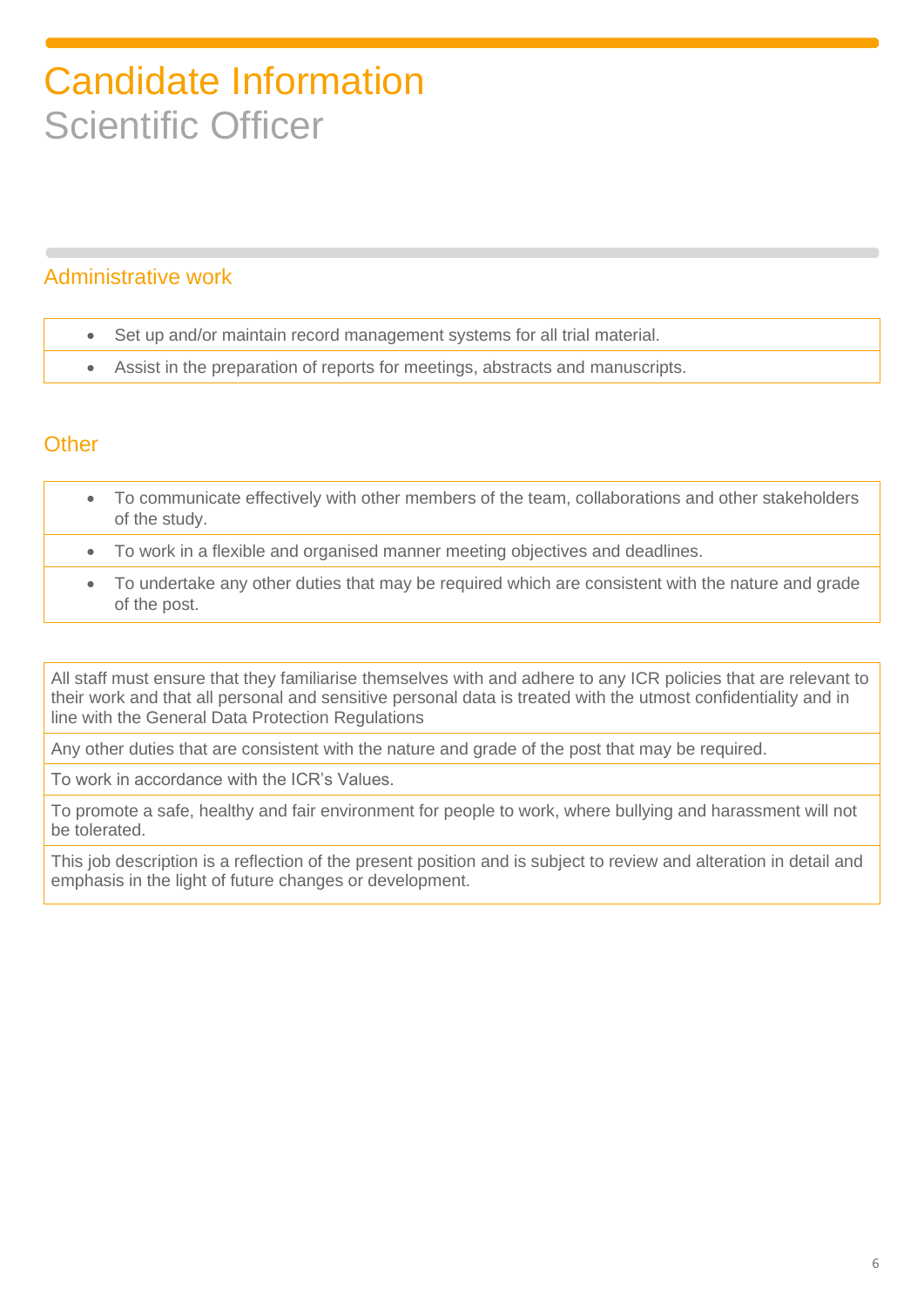# Person specification

### Education and Knowledge

BSc with an upper second class or first class honours in a relevant subject e.g. Biological Sciences **Essential** 

### **Skills**

| Ability to follow instructions, protocols and guidance.                                       |                  |
|-----------------------------------------------------------------------------------------------|------------------|
| Proven ability to keep excellent and accurate records of work.                                |                  |
| Ability to work independently on a day-to-day basis.                                          |                  |
| Proven communication skills.                                                                  |                  |
| Proven ability to work in a diverse team.                                                     |                  |
| Demonstrable experience in carrying out routine laboratory duties.                            | Essential        |
| Excellent interpersonal skills to facilitate liaison with colleagues and trial collaborators. | Essential        |
| Proven excellent organisational skills.                                                       |                  |
| Demonstrable ability to work accurately, with a strong attention to detail.                   |                  |
| PC literacy and a competent working knowledge of Word and Excel, and databases.               |                  |
| The ability to grasp scientific/medical concepts effectively and efficiently.                 | <b>Essential</b> |
| Database handling.                                                                            |                  |
| Ability to work within the guidelines of the Data Protection Act.                             |                  |

## **Experience**

| Demonstrable experience with diverse molecular biology techniques including DNA/RNA extraction,<br>real-time PCR, PCR. |           |
|------------------------------------------------------------------------------------------------------------------------|-----------|
| Demonstrable experience of working to good laboratory practice and standard safety regulations.                        | Essential |
| Demonstrable experience in immunomagnetic tumour cell separation.                                                      |           |
| Experience with mutation detection technologies (Sanger sequencing, CE-SSCA).                                          | Desirable |
| Knowledge of massively parallel sequencing techniques such as Illumina sequencers and targeted<br>capture techniques.  |           |
| Experience in flow cytometry and/or cell culture of primary cells.                                                     | Desirable |
| Knowledge of molecular diagnostic laboratory.                                                                          |           |
| Good understanding of cancer and its treatment modalities.                                                             |           |